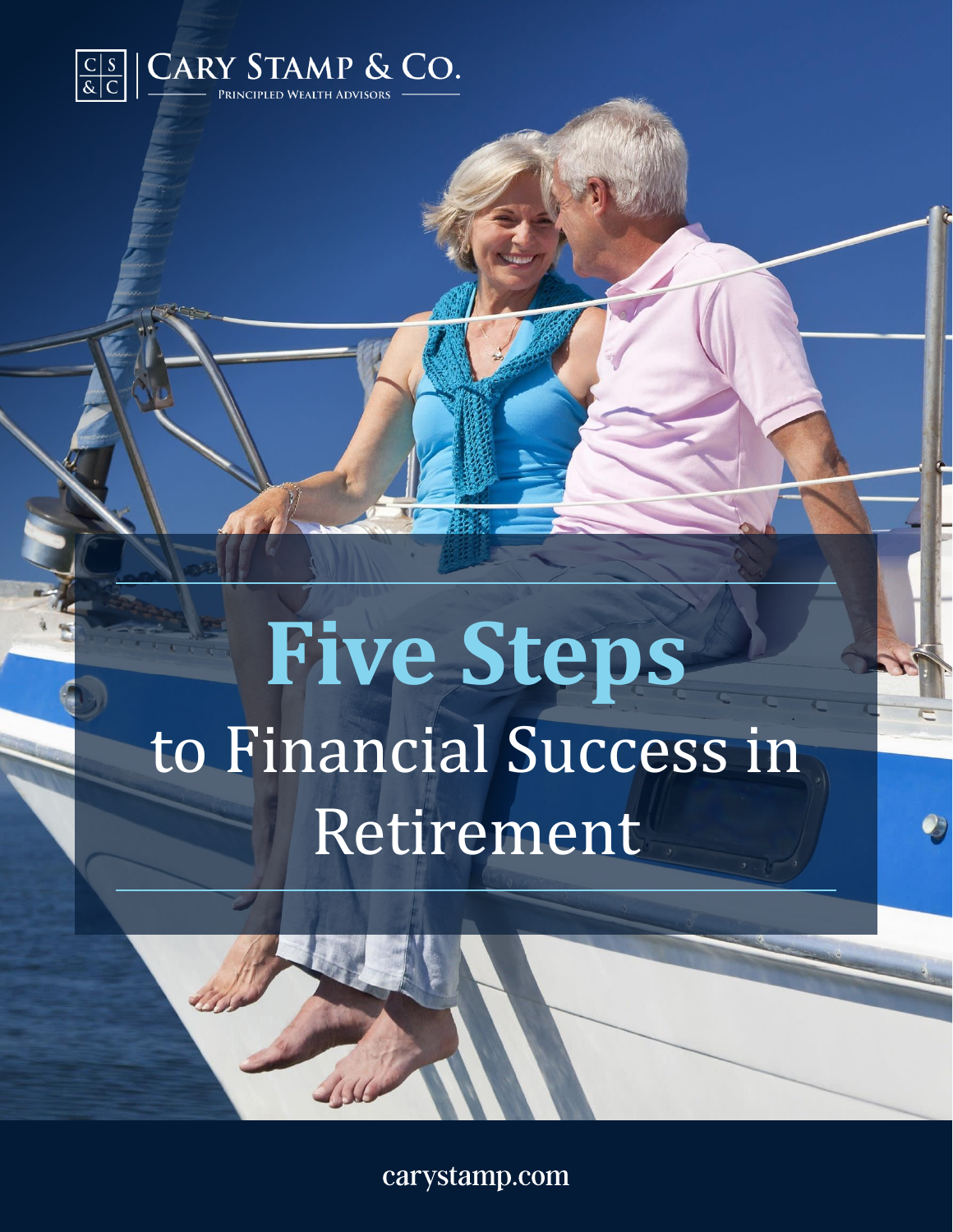## **Five Steps to Financial Success in Retirement**

Leaving behind your working life and moving on to retirement can be both exciting and scary. It's fun to envision a future filled with relaxation and free time to do anything, everything, or nothing. However, it can also stir up a great deal of fear and worry about how you'll manage your finances to ensure you can afford the life you imagine. Keep reading to learn the steps you should take to ease your mind and build a path to a future with a solid foundation.

### 1 **Get Organized**

Create an inventory of all or your accounts, and document where they are along with account numbers, user names, and passwords. Use a spreadsheet or start a binder to keep track of all the details.

## 2 **Analyze Expenses**

It's critical to review your lifestyle and your expenses in order to determine your monthly financial needs in the future. As Stephen Covey, the international bestselling author of *7 Habits of Highly Effective People says*, **"Begin with the end in mind,"** meaning decide exactly what you want in retirement and then figure out how much money you will need to support it.

Ask yourself these questions:

- What does your ideal retirement look like?
- Where will you live?
- Will you have a second home?
- Will you travel?
- Will you work part-time?
- When will you retire?



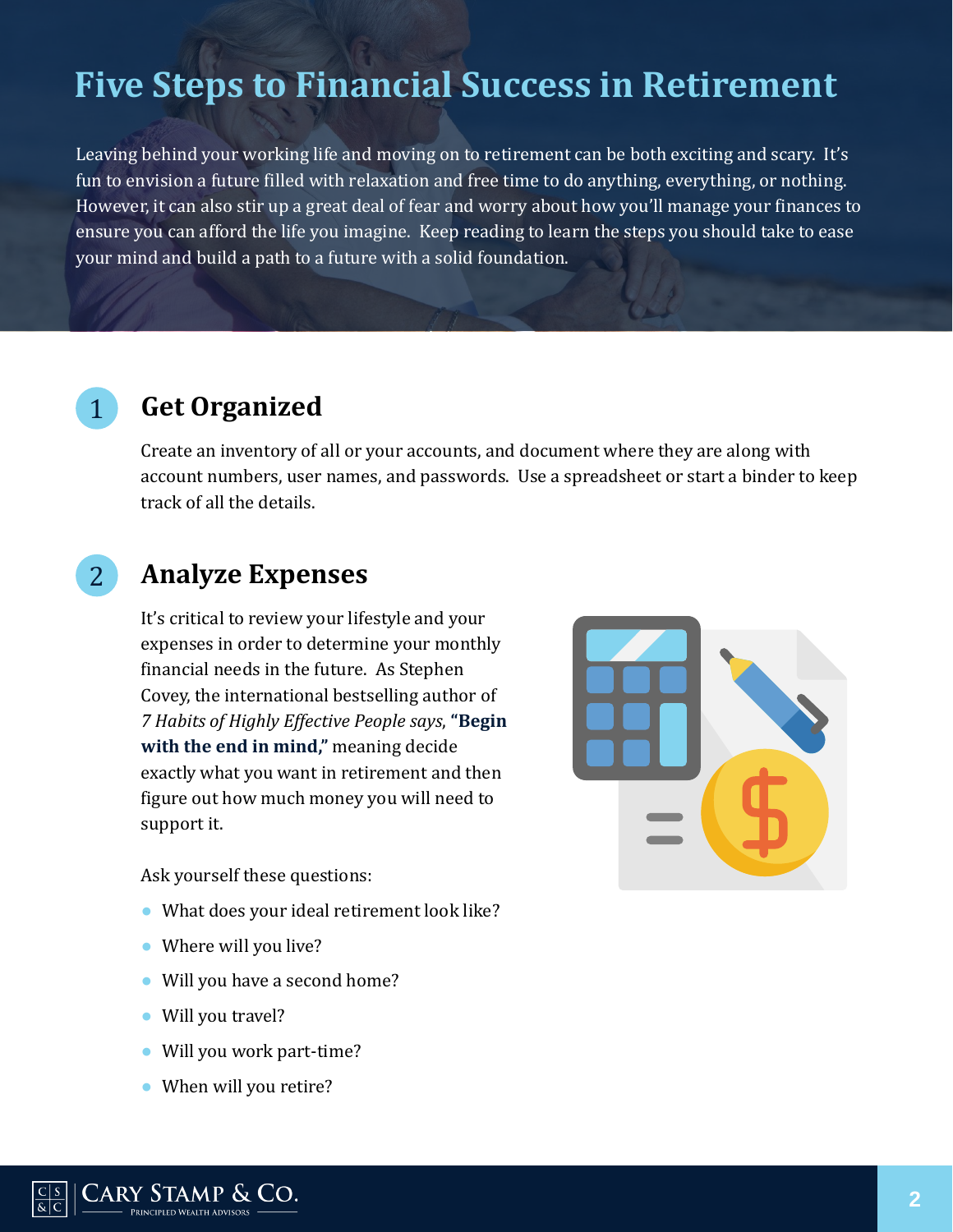While the answers to these questions outline expenses that are generally within your control, there are expenses you either can't control or can't predict like taxes and medical care. Sometimes, you can pay taxes upfront when making investments, and other times, you pay taxes when you withdraw the funds, so don't forget about that when estimating your retirement expenses.

As for medical care, we'll discuss more on that later, but just be aware that Medicare may not cover all of your health-related expenses, and you may want to purchase a supplemental plan.

Once you decide how you want to live, your next step is designing a retirement income that meets your needs.

## 3 **Allocate Assets for Income**

Where will your money come from in retirement? First, consider annuities, streams of payments that last a certain period of time and come at regular intervals. If you are a U.S. taxpayer, your social security payment is a guaranteed annuity. Pensions, while becoming less common, are another type of annuity.



For many, social security and pensions are not enough. You may also supplement your income by setting up your own annuity, which is a financial product subject to the claims paying ability of the insurance company and comes in different forms:

**Immediate Annuity:** You pay a lump sum and then receive payments in small amounts including interest over a designated period of time.

**Deferred Income Annuity:** This is similar to an immediate annuity except the payouts begin at a specific age, typically 80 or 85.

**Immediate and deferred income annuities come in two forms:** fixed and variable.

**Fixed Annuity:** The payment amount is guaranteed.

**Variable Annuity:** Payouts fluctuate and are tied to the funds in which they are invested.

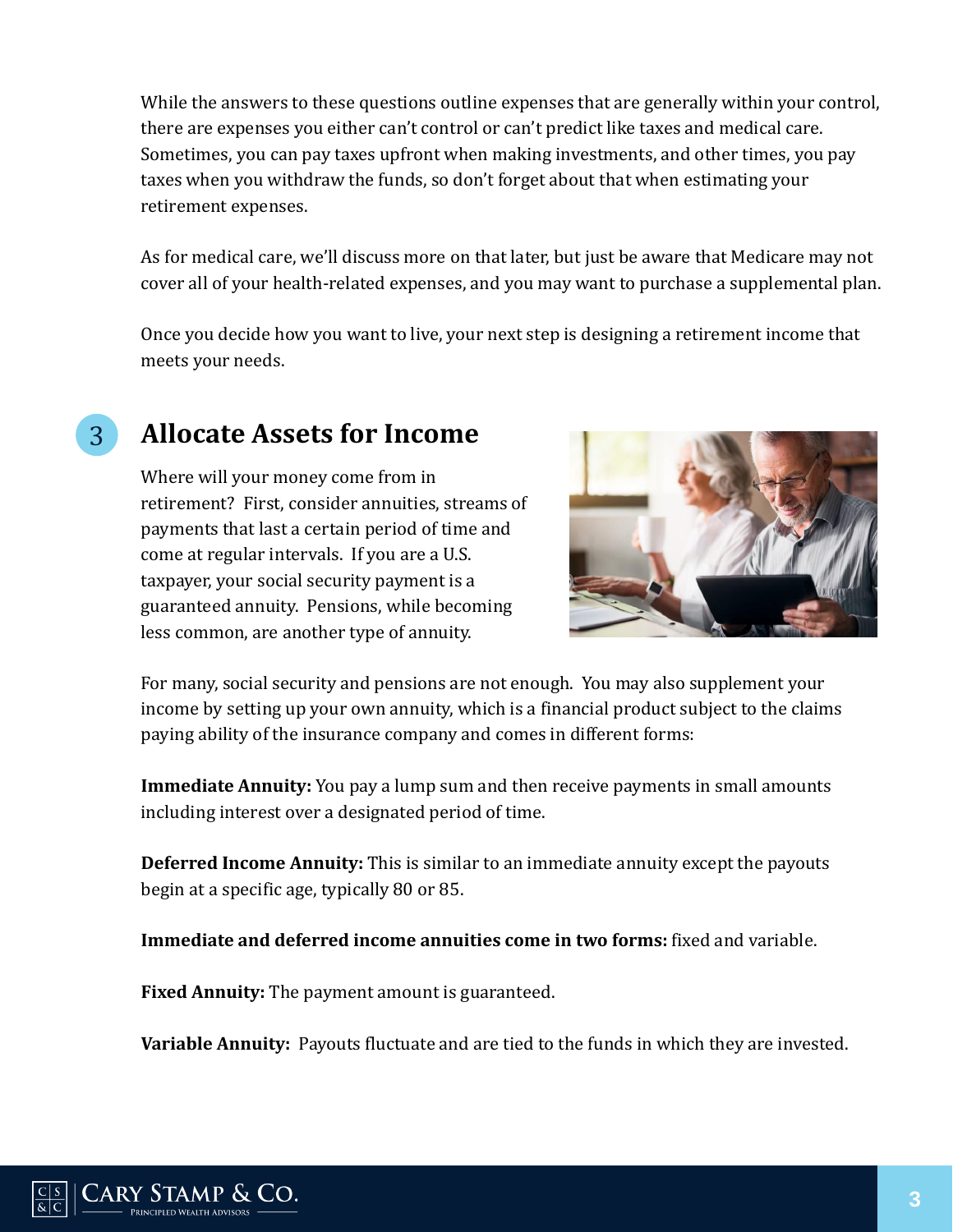Along with annuities, you can draw money from your portfolio to fund your retirement. Each investment comes with different laws and regulations regarding distributions and taxes. Here's a look at what you can expect when withdrawing funds from a 401(k) and IRA.

#### **401(k)**

If you have a 401(k), an employer-sponsored savings plan that is taxed upon withdrawal, you are required by federal law to begin minimum distributions at age 72, under the SECURE ACT now signed into law, unless you are still working and the plan is from your current employer.

#### **IRA**

Like a 401(k), a traditional IRA is taxed upon withdrawal. You are allowed to start taking funds out of an IRA at age 59 ½, and a required minimum distribution takes effect at age 72.

#### **Roth IRA**

The big benefit of Roth IRAs is that the contributions are made with after-tax dollars, meaning you've already paid taxes on these funds, so the distributions from these accounts are tax-free. Additionally, as the account grows, you do not face any taxes on investment gains. Roth IRAs also do not have any required minimum distribution, so if you don't need the money, you can leave it alone and let it grow.

While it's generally recommended to keep your principle intact to grow your assets to combat inflation, it is typically safe to withdraw 3% to 4% of your portfolio annually.

## 4 **Manage Risk**

Most investors believe the biggest risks they face are external forces such as an economic recession or stock market downturn. It's true that these events will have a short-term impact. However, the greater risk is your behavior.

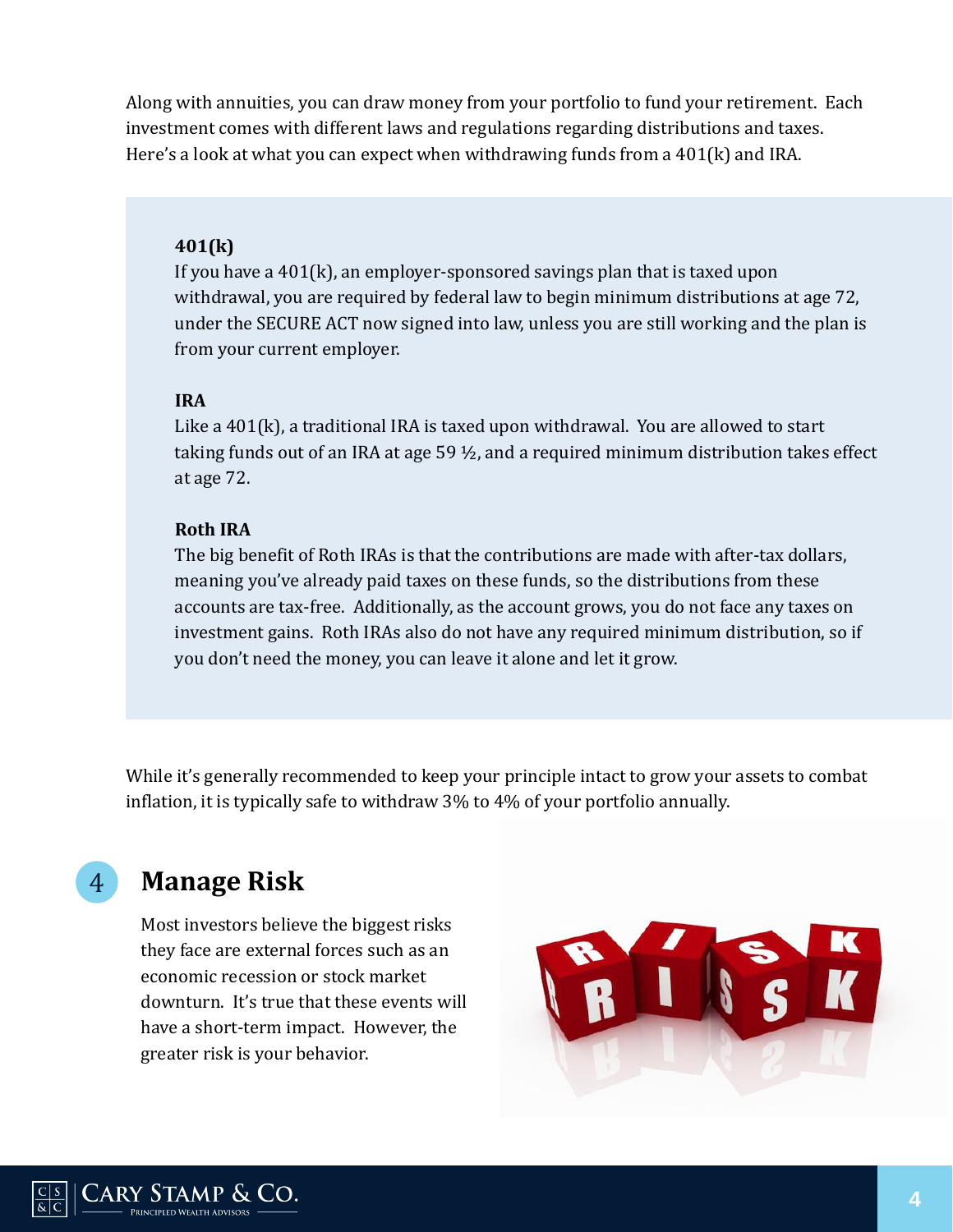Many studies have shown that investors do more damage to themselves when they act on emotions, and watching your assets fluctuate is sure to stir your emotions. It's best to keep your feelings out of your finances. The reality is that the stock market goes down on a regular basis, and the decreases happen much faster than the increases. It leads people to panic. You can avoid a knee-jerk reaction by putting three years of living expenses in lower risk investments like short-term bonds. That way, you can continue to stay focused on long-term investments.

You can also manage your risk by reviewing your medical insurance so that you are not one health crisis away from financial disaster. More than half the population will face long-term care expenses so consider long-term care insurance. Additionally, remember that not all health expenses are covered by insurance, particularly dental care, so be sure to allocate funds for those needs. Establishing a health care financial plan is particularly important if you are single and/or do not have children you can rely on to provide any support.

## 5 **Consider Your Succession Plan**

Once you are gone, what will happen to your assets, and how can you make sure your loved ones, including your surviving spouse, have adequate resources to support themselves? Put measures in place now to make sure others know your wishes. Consult a trust and estate lawyer who can help you get your affairs in order. Consider creating trusts that come with tax benefits. If you do not have children and/or are single, consider what you want to happen to your assets.



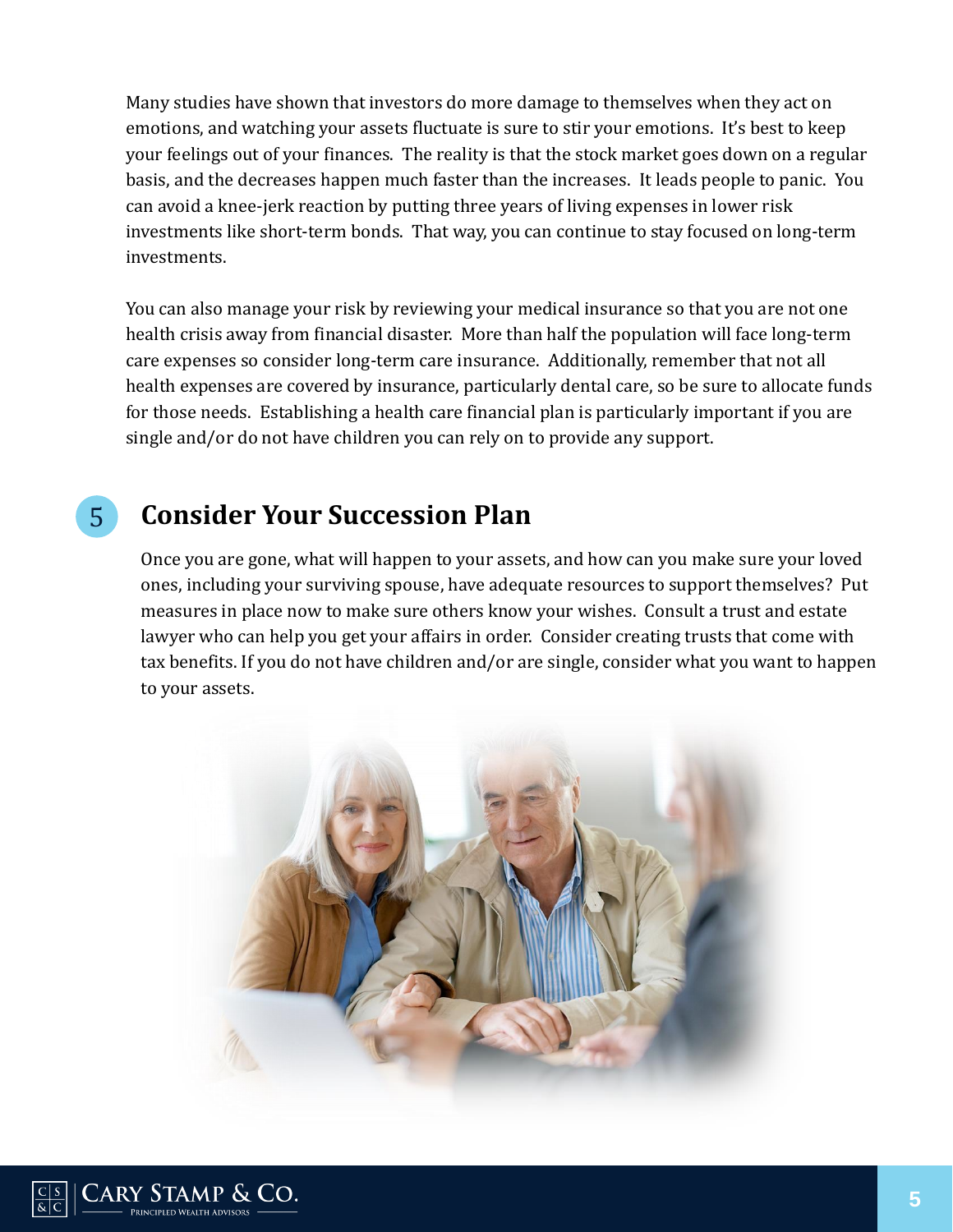# **A Final Thought…**

You can certainly follow these steps yourself and plan for your retirement on your own, but if this all seems daunting, consider hiring someone like a CERTIFIED FINANCIAL PLANNER™ Professional. An advisor like this can help you:



Your retirement is coming sooner than you think, so start planning now for your financial future.